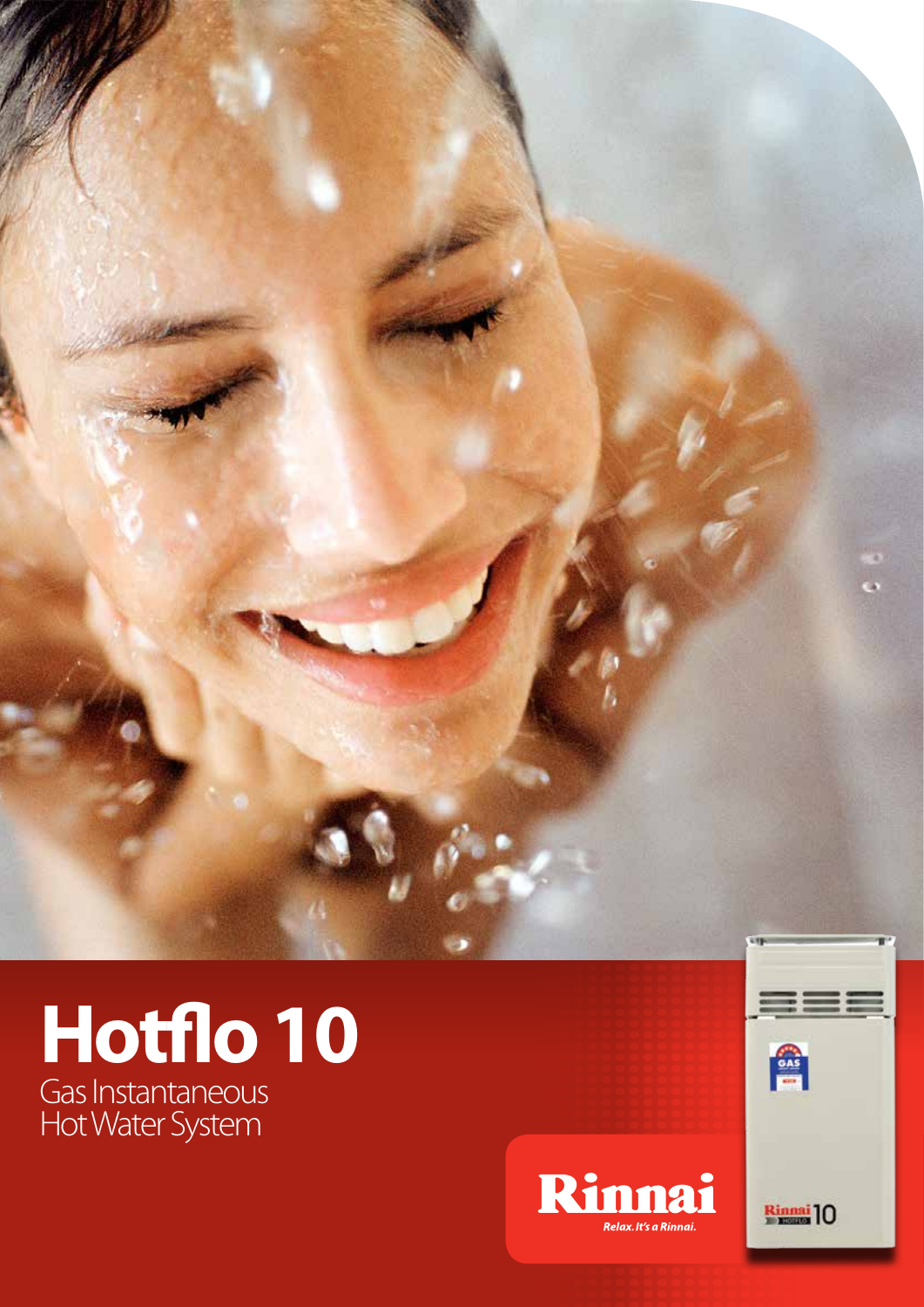## **Experience** our innovation

Rinnai are proud to introduce the latest addition to our comprehensive range of hot water systems, the Hotflo 10. This compact appliance will deliver 10 litres per minute of hot water, ideal for replacement of current systems or low demand hot water applications. No power is required to operate the unit, making it an ideal solution for areas with unreliable or no power.

Our renowned Rinnai innovation has inspired this product, which features our unique Puretemp<sup>TM</sup> temperature stability technology – eliminating hot and cold temperature fluctuations common in older generation hot water systems.

Class leading gas efficiency and a comprehensive warranty makes the Hotflo 10 the obvious choice for your next hot water replacement.

## **Features**

- > High efficiency with 5.6 stars
- > 10 litres per minute of hot water @ 25°C rise
- > Battery ignition no power required and ideal for remote locations
- > Sleek and modern design to suit contemporary homes
- > Class leading warranty of 3 years parts and labour and 10 years heat exchanger
- > NG or LPG available
- > Water and gas connections placed for quick and easy changeover
- > Puretemp™ water delivery technology inbuilt to provide a perfectly constant outlet water temperature
- > Minimum flow rate of 2.9 litres per minute





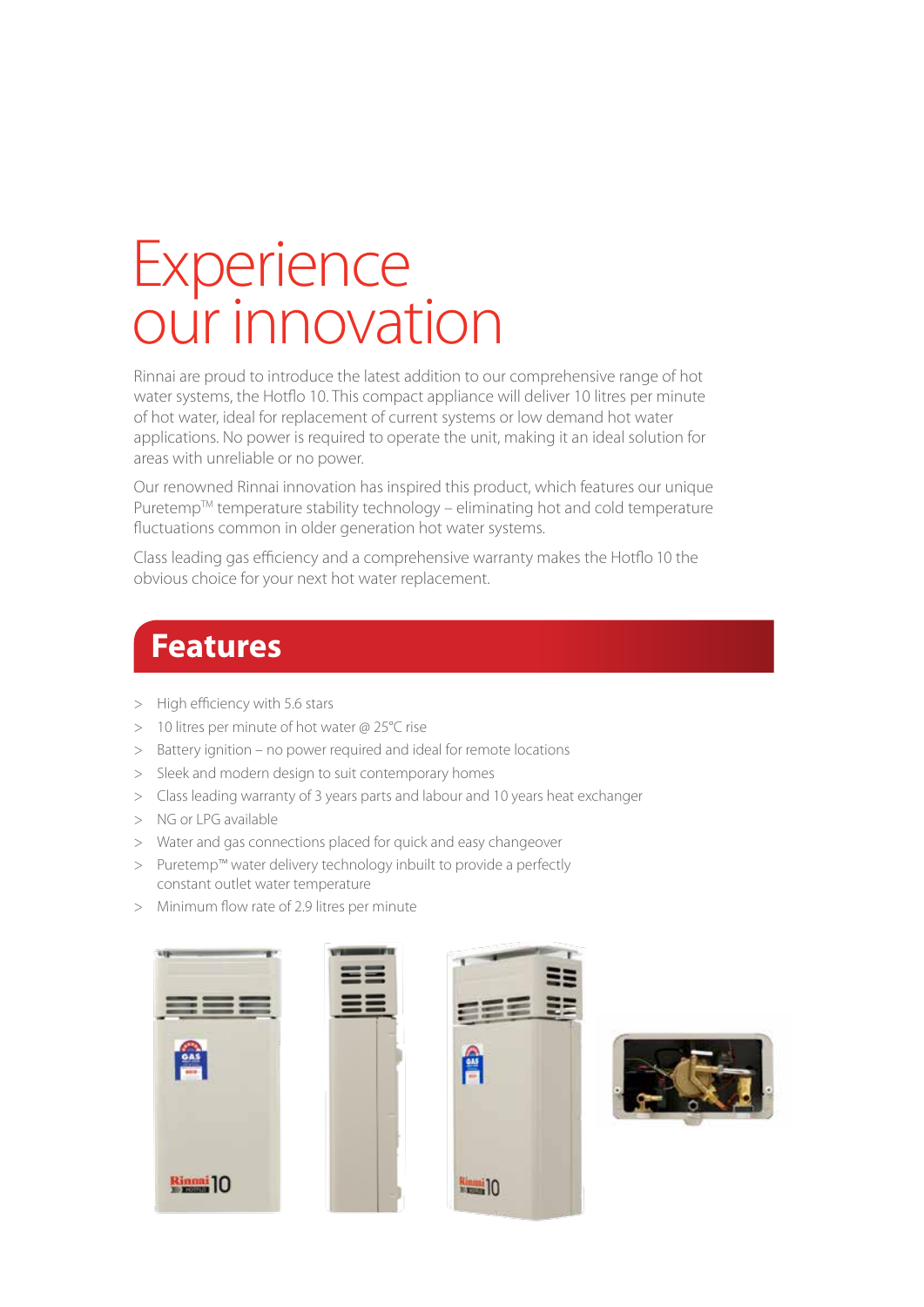| <b>Specifications</b>          |                           |
|--------------------------------|---------------------------|
| <b>Model</b>                   | <b>IHF10N or L</b>        |
| Width (mm)                     | 380                       |
| Depth (mm)                     | 219                       |
| Height (mm)                    | 838                       |
| Weight (kg)                    | 14                        |
| Flow rate ( $@$ 25 $°C$ rise)  | 10 lpm                    |
| Set temp                       | $60^\circ$                |
| Gas Consumption (Mj/h)         | 76.2 / 76                 |
| Star rating                    | 5.6                       |
| Min inlet water pressure (kPa) | 120                       |
| Max inlet water pressure (kPa) | 1000                      |
| Ignition source                | D cell battery (Supplied) |

.................. .................. .................... .................... .................... .................... .................... .................... ..................... .................... ...................

| <b>Plumbing connections</b>               |               |  |
|-------------------------------------------|---------------|--|
| Hot                                       | R 1/2'(13mm)  |  |
| Cold                                      | R 1/2' (13mm) |  |
| Gas - NG (regulator kit supplied - 1,2,4) | R 3/4' (20mm) |  |
| Gas - LP (regulator kit supplied - 1,2,3) | R 1/2' (13mm) |  |



1 1/2' Gas Adaptor with washer (supplied)

2 Gas Regulator<br>(supplied)

3 1/2' to 1/2' Regulator inlet pressure<br>test point (supplied)

4 3/4' to 1/2' Regulator inlet pressurest point (supplied)

| <b>Warranty</b><br>Instantaneous Water Heaters (1) (2) |        | <b>All Hotflo Instantaneous Models (IHF10)</b> |                             |
|--------------------------------------------------------|--------|------------------------------------------------|-----------------------------|
|                                                        |        | <b>Heat Exchanger</b>                          | <b>All other components</b> |
| Domestic Use                                           | Parts  | 10 Years                                       | 3 Years                     |
|                                                        | Labour | 3 Years                                        | 3 Years                     |
| <b>Commercial Use</b>                                  | Parts  | 1 Year                                         | 1 Year                      |
|                                                        | Labour | 1 Year                                         | 1 Year                      |

**Disclaimer:** (1) The models in this table are unsuitable for solar hot water applications. Any failure or service issue when installed in a solar hot water application is not covered<br>by warranty. (2) These models must not